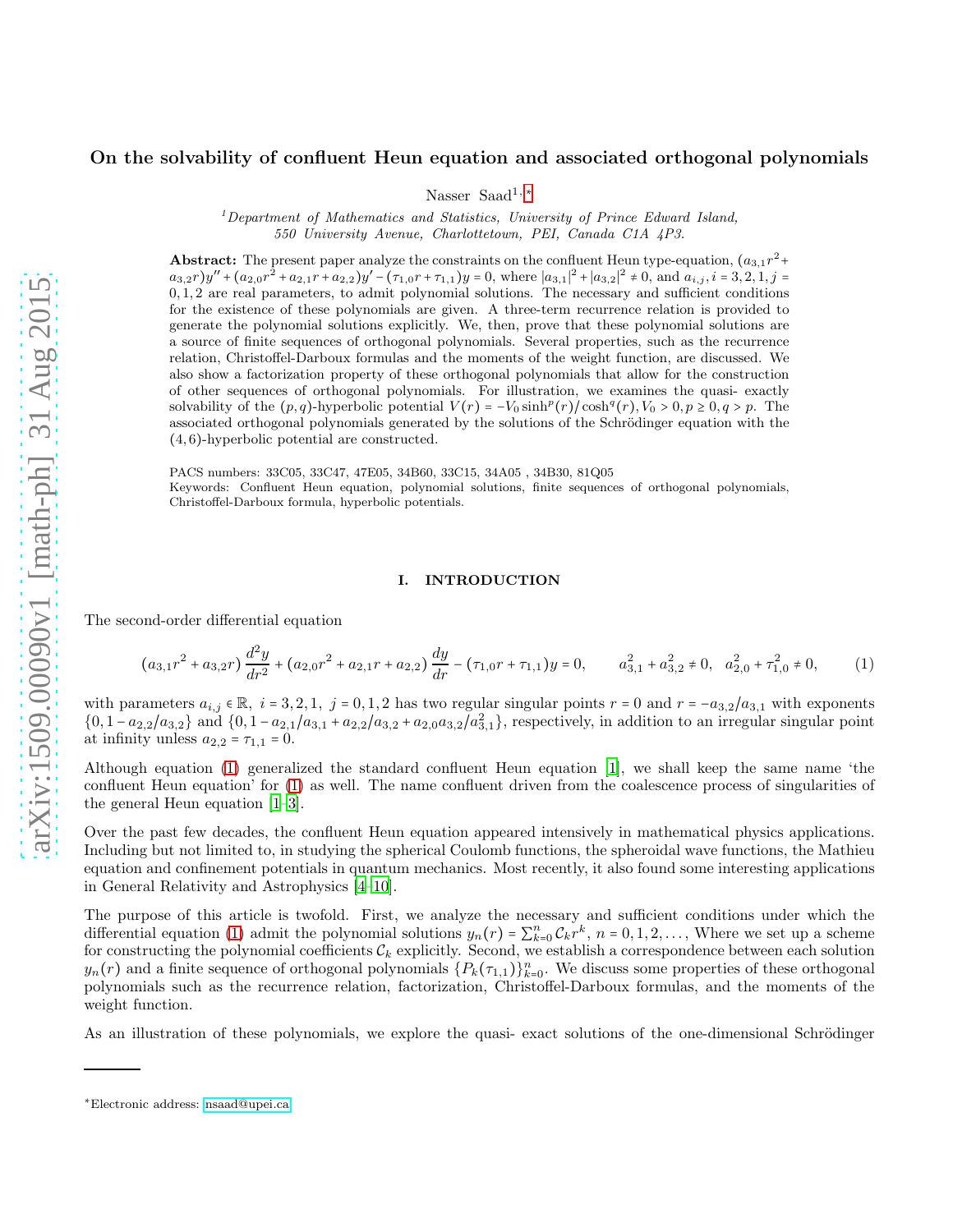equation with a hyperbolic potential [\[15](#page-10-4)]

$$
-\frac{\hbar^2}{2m}\frac{d^2}{dx^2}\psi_n(x) - V_0 \frac{\sinh^p(x/d)}{\cosh^q(x/d)}\psi_n(x) = E \psi_n(x), \quad -\infty < x < \infty,\tag{2}
$$

with special attention to the case of  $p = 4$  and  $q = 6$ . We show under certain transformations, this equation reduces to a confluent Heun equation of type [\(1\)](#page-0-1). We discuss the associated sequence of orthogonal polynomials  $\{P_k\}_{k=0}^n$ generated by the solution  $\psi_n, n \geq 1$  and investigate some of their properties.

The article organized as follows. In Section II, we gave the necessary and sufficient conditions for the polynomial solvability constraints of equation [\(1\)](#page-0-1) with a general procedure for formulating the polynomial solution explicitly. In Section III, we establish a correspondence between that the solution  $y_n$  and a set of orthogonal polynomials  $\{P_k\}_{k=0}^n$ . In that section, we also derive the recurrence relation, the Christoffel-Darboux formula and prove the factorization property of these polynomials. The weight functions and some explicit expressions calculating the moments of the weight functions also discussed. In Section IV, we discuss the quasi- exact solvable quantum model, given by a hyperbolic potential and explicitly construction the finite sequences of orthogonal polynomials associated with the wavefunction solutions.

#### II. POLYNOMIAL SOLVABILITY CONSTRAINTS

The *n*-th derivatives of equation  $(1)$  yields

$$
(a_{3,1}r^2 + a_{3,2}r)y^{(n+2)} + (a_{2,0}r^2 + [a_{2,1} + 2na_{3,1}]r + na_{3,2} + a_{2,2})y^{(n+1)} + ((2na_{2,0} - \tau_{1,0})r + n(n-1)a_{3,1} + na_{2,1} - \tau_{1,1})y^{(n)} + (n(n-1)a_{2,0} - n\tau_{1,0})y^{(n-1)} = 0, \quad n = 0, 1, ....
$$
 (3)

Thus, the necessary condition for the *n*-degree polynomial solution is  $\tau_{1,0} = n a_{2,0}, n = 0, 1, \ldots$  while the sufficient condition follow using the recurrence relation

$$
(k+1)(ka_{3,2}+a_{2,2})\mathcal{C}_{k+1} + (k(k-1)a_{3,1}+ka_{2,1}-\tau_{1,1})\mathcal{C}_k + ((k-1)a_{2,0}-\tau_{1,0})\mathcal{C}_{k-1} = 0, \quad \mathcal{C}_{-1} = 0, \quad \mathcal{C}_0 = 1,
$$
 (4)

according to the following simple procedure.

For the zero-degree polynomial solution  $y_0(r) = 1$ : the necessary and sufficient conditions, respectively, reads

$$
\tau_{1,0} = 0, \qquad \tau_{1,1} = 0. \tag{5}
$$

For the first-degree polynomial solution

<span id="page-1-2"></span><span id="page-1-0"></span>
$$
y_1(r) = 1 + \frac{\tau_{1,1}}{a_{2,2}} r,\tag{6}
$$

the necessary and sufficient conditions, respectively, reads

$$
\tau_{1,0} = a_{2,0}, \qquad \begin{vmatrix} -\tau_{1,1} & a_{2,2} \\ -a_{2,0} & a_{2,1} - \tau_{1,1} \end{vmatrix} = 0.
$$
\n(7)

For the second-order polynomial solution

<span id="page-1-1"></span>
$$
y_2(r) = 1 + \frac{\tau_{1,1}}{a_{2,2}}r + \frac{2a_{2,0}a_{2,2} - a_{2,1}\tau_{1,1} + \tau_{1,1}^2}{2a_{2,2}(a_{2,2} + a_{3,2})}r^2,
$$
\n
$$
(8)
$$

the necessary and sufficient conditions, respectively, reads

$$
\tau_{1,0} = 2a_{2,0}, \qquad \begin{vmatrix} -\tau_{1,1} & a_{2,2} & 0 \\ -2a_{2,0} & a_{2,1} - \tau_{1,1} & 2a_{3,2} + 2a_{2,2} \\ 0 & -a_{2,0} & 2a_{3,1} + 2a_{2,1} - \tau_{1,1} \end{vmatrix} = 0.
$$
\n(9)

For the third-order polynomial solution

$$
y_3(r) = 1 + \frac{\tau_{1,1}}{a_{2,2}} r + \frac{3a_{2,0}a_{2,2} - a_{2,1}\tau_{1,1} + \tau_{1,1}^2}{2a_{2,2}(a_{2,2} + a_{3,2})} r^2 + \frac{-6a_{2,0}a_{2,2}(a_{2,1} + a_{3,1}) + a_{2,0}(7a_{2,2} + 4a_{3,2})\tau_{1,1} + (a_{2,1} - \tau_{1,1})(2(a_{2,1} + a_{3,1}) - \tau_{1,1})\tau_{1,1}}{6a_{2,2}(a_{2,2} + a_{3,2})(a_{2,2} + 2a_{3,2})} r^3,
$$
(10)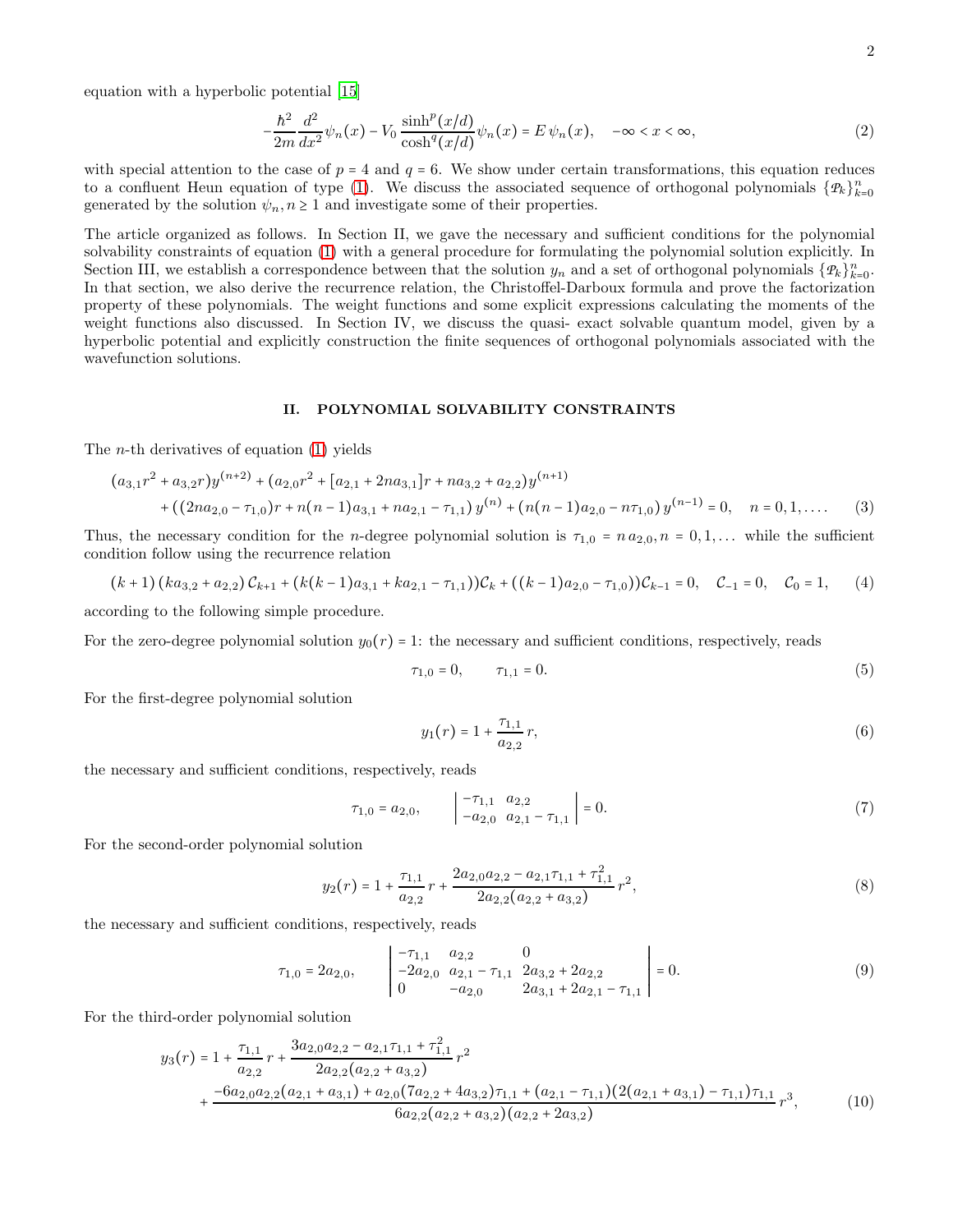the necessary and sufficient conditions, respectively, reads

$$
\tau_{1,0} = 3a_{2,0}, \qquad \begin{vmatrix}\n-\tau_{1,1} & a_{2,2} & 0 & 0 \\
-3a_{2,0} & a_{2,1} - \tau_{1,1} & 2a_{3,2} + 2a_{2,2} & 0 \\
0 & -2a_{2,0} & 2a_{3,1} + 2a_{2,1} - \tau_{1,1} & 6a_{3,2} + 3a_{2,2} \\
0 & 0 & -a_{2,0} & 6a_{3,1} + 3a_{2,1} - \tau_{1,1}\n\end{vmatrix} = 0.
$$
\n(11)

In general, for an n-degree polynomial solution of the confluent Heun equation, we have the following theorem.

<span id="page-2-0"></span>Theorem II.1. The necessary and sufficient conditions for an n-degree polynomial solution of equation [\(1\)](#page-0-1), respectively, are

<span id="page-2-1"></span>
$$
\tau_{1,0} = n a_{2,0}, \qquad n = 0, 1, \dots,
$$
\n<sup>(12)</sup>

and the vanishes of the  $(n+1) \times (n+1)$  determinant

$$
\begin{vmatrix}\n-\tau_{1,1} & a_{2,2} & 0 & 0 & \dots & 0 & 0 \\
-\tau_{1,0} & a_{2,1} - \tau_{1,1} & 2a_{3,2} + 2a_{2,2} & 0 & \dots & 0 & 0 \\
0 & a_{2,0} - \tau_{1,0} & 2a_{3,1} + 2a_{2,1} - \tau_{1,1} & 6a_{3,2} + 3a_{2,2} & \dots & 0 & 0 \\
0 & 0 & 2a_{2,0} - \tau_{1,0} & 6a_{3,1} + 3a_{2,1} - \tau_{1,1} & \dots & 0 & 0 \\
\vdots & \vdots & \vdots & \ddots & \vdots & \vdots & \ddots & \vdots \\
0 & 0 & 0 & 0 & \ddots & (n-1)a_{2,0} - \tau_{1,0} & n(n-1)a_{3,1} + na_{2,1} - \tau_{1,1}\n\end{vmatrix} = 0.
$$
 (13)

Theorem [II.1](#page-2-0) generalized the two conditions on the standard confluent Heun equation to allow for the n-degree polynomial solutions [\[9,](#page-10-5) [10\]](#page-10-3).

**Remark II.1:** If  $a_{3,2} = a_{2,2} = 0$ , the differential equation [\(1\)](#page-0-1) reduces to

$$
a_{3,1}r^2\frac{d^2y}{dr^2} + r(a_{2,0}r + a_{2,1})\frac{dy}{dr} - (\tau_{1,0}r + \tau_{1,1})y = 0,
$$
\n(14)

that have the n-degree polynomial solutions expressed in terms of the confluent hypergeometric function as

$$
y_{n;k}(r) = r^k {}_1F_1\left(k - n; 2k + \frac{a_{2,1}}{a_{3,1}}; -\frac{a_{2,0}}{a_{3,1}}r\right), \qquad k = 0, 1, \dots n,
$$
\n(15)

provided that:  $\tau_{1,0} = n a_{2,0}$  and  $\tau_{1,1} = k(k-1) a_{3,1} + k a_{2,1}, \quad k = 0, 1, 2, \ldots, n, \quad n = 0, 1, 2, \ldots$ 

### III. FINITE SEQUENCES OF ORTHOGONAL POLYNOMIALS

Subject to the necessary and sufficient conditions  $(13)$ , the polynomial solutions  $(6)$ ,  $(8)$  and  $(10)$  of the differential equation [\(1\)](#page-0-1) can be generalized as

<span id="page-2-3"></span>
$$
y_n(r) = \sum_{k=0}^n \frac{\mathcal{P}_k^n(\tau_{1,1})}{k! \, a_{3,2}^k \left(\frac{a_{2,2}}{a_{3,2}}\right)_k} r^k, \quad n = 0, 1, 2, \dots,
$$
\n(16)

where  $(\alpha)_n$  refer to the pochhammer symbol  $(\alpha)_n = \alpha(\alpha+1) \dots (\alpha-n+1)$  satisfies  $(-n)_k = 0$  for any positive integers  $k \geq n$ .

The coefficients  $\mathcal{P}_k^n(\zeta)$ ,  $k = 0, \ldots, n$  are a sequence of k-degree polynomials in the parameter  $\zeta = \tau_{1,1}$ . This sequence of polynomials will be our focus in the present work. Indeed, for each n, the solution  $y_n(r)$  of the differential equation [\(1\)](#page-0-1) generate a finite sequence of polynomials  $\{ \mathcal{P}_k^j$  $k^j(\tau_{1,1})\}_{k=0}^n$  satisfying a number of very interesting properties.

#### A. Three-term recurrence relation

The first property is that they satisfy a three-term recurrence relation

<span id="page-2-2"></span>
$$
\mathcal{P}_{k+1}^n(\zeta) + (k(k-1)a_{3,1} + ka_{2,1} - \zeta)\mathcal{P}_k^n(\zeta) + k((k-1)a_{3,2} + a_{2,2})((k-1)a_{2,0} - \tau_{1,0})\mathcal{P}_{k-1}^n(\zeta) = 0, \quad 0 \le k \le n-1, \tag{17}
$$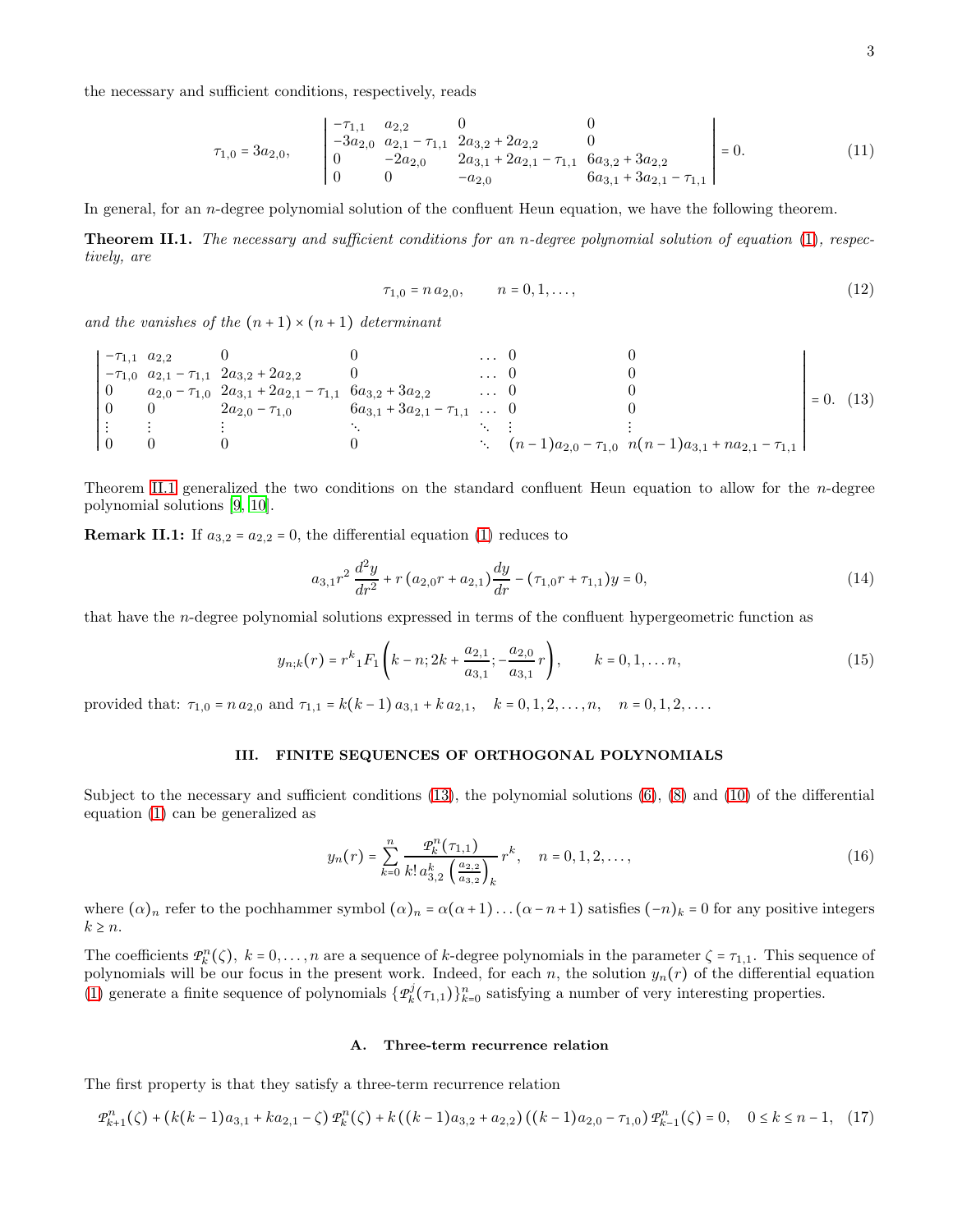initiated with  $\mathcal{P}_{-1}^n(\zeta) = 0$ ,  $\mathcal{P}_0^n(\zeta) = 1$ . This recurrence relation can be obtained by the fact that  $y_n(r)$  satisfies the differential equation [\(1\)](#page-0-1). Using the necessary condition  $\tau_{1,0} = n a_{2,0}$ , equation [\(17\)](#page-2-2) reduce to

<span id="page-3-0"></span>
$$
\mathcal{P}_{k+1}^n(\zeta) = (\zeta - k(k-1)a_{3,1} - ka_{2,1})\mathcal{P}_k^n(\zeta) - k(k-n-1)a_{2,0}((k-1)a_{3,2} + a_{2,2})\mathcal{P}_{k-1}^n(\zeta), \quad \mathcal{P}_{-1}^n(\zeta) = 0, \quad \mathcal{P}_0^n(\zeta) = 1, \tag{18}
$$

for  $k = 0, 1, 2, \ldots, n-1$ . Here, n is a (fixed) nonnegative integer refer to the degree of the polynomial solution [\(16\)](#page-2-3).

From the general theory of orthogonal polynomials and according to Favard's Theorem [\[11](#page-10-6)[–13\]](#page-10-7)),  $\{\mathcal{P}_k^n(\zeta)\}_{k=0}^n$  form a sequence of orthogonal polynomials. The first few expressions of these polynomials reads

$$
\begin{split} \varPhi_1^n(\zeta) &= \zeta, \\ \varPhi_2^n(\zeta) &= \zeta^2 - a_{2,1}\zeta + n\,a_{2,0}\,a_{2,2}, \\ \varPhi_3^n(\zeta) &= \zeta^3 - (3a_{2,1} + 2a_{3,1})\zeta^2 + \left(2a_{2,1}^2 + 2a_{2,1}a_{3,1} + a_{2,0}a_{2,2}n - 2(a_{2,2} + a_{3,2})(a_{2,0} - a_{2,0}n)\right)\zeta - 2na_{2,0}a_{2,2}(a_{2,1} + a_{3,1}) \\ \varPhi_4^n(\zeta) &= \zeta^4 - 2(3a_{2,1} + 4a_{3,1})\zeta^3 + (11a_{2,1}^2 + 26a_{2,1}a_{3,1} + 12a_{3,1}^2 + 2a_{2,0}(a_{2,2}(3n-4) + a_{3,2}(4n-7)))\zeta^2 \\ &- 2\left(3(a_{2,1} + a_{3,1})(a_{2,1}^2 - 2a_{2,0}a_{2,2} + 2a_{2,1}a_{3,1}) - a_{2,0}a_{3,2}(9a_{2,1} + 6a_{3,1}) + na_{2,0}(a_{2,2}(7a_{2,1} + 10a_{3,1}) + 6(a_{2,1} + a_{3,1})a_{3,2})\right)\zeta \\ &+ 3na_{2,0}a_{2,2}(2(a_{2,1} + a_{3,1})(a_{2,1} + 2a_{3,1}) + a_{2,0}(n-2)(a_{2,2} + 2a_{3,2})). \end{split}
$$

An important consequence of the three-term recurrence formula [\(18\)](#page-3-0) is the following Christoffel-Darboux formula. Theorem III.1. For  $\zeta \neq \zeta'$ ,

$$
\sum_{j=0}^{k} \frac{\mathcal{P}_j^n(\zeta)\mathcal{P}_j^n(\zeta')}{j!\left(a_{2,0}a_{3,2}\right)^j \left(\frac{a_{2,2}}{a_{3,2}}\right)_j (-n)_j} = \frac{\mathcal{P}_{k+1}^n(\zeta)\mathcal{P}_k^n(\zeta') - \mathcal{P}_k^n(\zeta)\mathcal{P}_{k+1}^n(\zeta')}{k!\left(a_{2,0}a_{3,2}\right)^k \left(\frac{a_{2,2}}{a_{3,2}}\right)_k (-n)_k (\zeta - \zeta')}, \qquad k = 1, \ldots, n-1,
$$
\n(19)

while for  $\zeta' \to \zeta$ 

$$
\sum_{j=0}^{k} \frac{\left(\mathcal{P}_{j}^{n}(\zeta)\right)^{2}}{j!\left(a_{2,0}a_{3,2}\right)^{j}\left(\frac{a_{2,2}}{a_{3,2}}\right)_{j}\left(-n\right)_{j}} = \frac{\left[\mathcal{P}_{k+1}^{n}(\zeta)\right]'\mathcal{P}_{k}^{n}(\zeta) - \left[\mathcal{P}_{k}^{n}(\zeta)\right]'\mathcal{P}_{k+1}^{n}(\zeta)}{k!\left(a_{2,0}a_{3,2}\right)^{k}\left(\frac{a_{2,2}}{a_{3,2}}\right)_{k}\left(-n\right)_{k}}, \qquad k = 1, \ldots, n-1. \tag{20}
$$

*Proof.* The recurrence relations [\(18\)](#page-3-0) for  $\zeta$  and  $\zeta'$  reads, respectively,

$$
\mathcal{P}_{k+1}^{n}(\zeta) = \zeta \mathcal{P}_{k}^{n}(\zeta) - \left[k(k-1)a_{3,1} + ka_{2,1}\right] \mathcal{P}_{k}^{n}(\zeta) - k(k-n-1)a_{2,0}((k-1)a_{3,2} + a_{2,2}) \mathcal{P}_{k-1}^{n}(\zeta),
$$
\n
$$
\mathcal{P}_{k+1}^{n}(\zeta') = \zeta' \mathcal{P}_{k}^{n}(\zeta') - \left[k(k-1)a_{3,1} + ka_{2,1}\right] \mathcal{P}_{k}^{n}(\zeta') - k(k-n-1)a_{2,0}((k-1)a_{3,2} + a_{2,2}) \mathcal{P}_{k-1}^{n}(\zeta').
$$

Multiplying the first by  $\mathcal{P}_k^n(\zeta')$  and the second by  $\mathcal{P}_k^n(\zeta)$  then subtruct, the resulting equation reads

<span id="page-3-1"></span> $(\zeta - \zeta')\mathcal{P}_k^n(\zeta')\mathcal{P}_k^n(\zeta) = Q_{k+1}(\zeta, \zeta') - \lambda_{k+1}Q_k(\zeta, \zeta')$ 

where  $\lambda_{k+1} = k(k-n-1)a_{2,0}((k-1)a_{3,2} + a_{2,2}),$  and  $Q_{k+1}(\zeta, \zeta') = \mathcal{P}_{k+1}^n(\zeta)\mathcal{P}_k^n(\zeta') - \mathcal{P}_k^n(\zeta)\mathcal{P}_{k+1}^n(\zeta').$  Thus, recursively over  $k$  we have

$$
(\zeta - \zeta')\mathcal{P}_k^n(\zeta)\mathcal{P}_k^n(\zeta') = Q_{k+1}(\zeta, \zeta') - \lambda_{k+1}Q_k(\zeta, \zeta')
$$
  

$$
(\zeta - \zeta')\mathcal{P}_{k-1}^n(\zeta)\mathcal{P}_{k-1}^n(\zeta') = Q_k(\zeta, \zeta') - \lambda_kQ_{k-1}(\zeta, \zeta')
$$
  
... = ...  

$$
(\zeta - \zeta')\mathcal{P}_0^n(\zeta)\mathcal{P}_0^n(\zeta') = Q_1(\zeta, \zeta').
$$

From which, it is straightforward to obtain

 $\overline{a}$ 

$$
\left(\zeta - \zeta'\right) \left[ \mathcal{P}_k^n(\zeta) \mathcal{P}_k^n(\zeta') + \lambda_{k+1} \mathcal{P}_{k-1}^n(\zeta) \mathcal{P}_{k-1}^n(\zeta') + \lambda_{k+1} \lambda_k \mathcal{P}_{k-2}^n(\zeta) \mathcal{P}_{k-2}^n(\zeta') + \lambda_{k+1} \lambda_k \lambda_{k-1} \mathcal{P}_{k-3}^n(\zeta) \mathcal{P}_{k-3}^n(\zeta') + \dots + \lambda_{k+1} \lambda_k \lambda_{k-1} \lambda_{k-2} \dots \lambda_2 \mathcal{P}_0^n(\zeta) \mathcal{P}_0^n(\zeta') \right] = Q_{k+1}(\zeta, \zeta')
$$

Divide both sides by  $(\zeta - \zeta')\lambda_{k+1}\lambda_k\lambda_{k-1}\lambda_{k-2}\ldots\lambda_2$  and sum over k we finally gets

$$
\sum_{j=0}^k \frac{\mathcal{P}_j^n(\zeta)\mathcal{P}_j^n(\zeta')}{\lambda_{j+1}\lambda_j\lambda_{j-1}\ldots\lambda_2} = (\lambda_{k+1}\lambda_k\lambda_{k-1}\ldots\lambda_2)^{-1} \frac{\mathcal{P}_{k+1}^n(\zeta)\mathcal{P}_k^n(\zeta') - \mathcal{P}_k^n(\zeta)\mathcal{P}_{k+1}^n(\zeta')}{\zeta - \zeta'}.
$$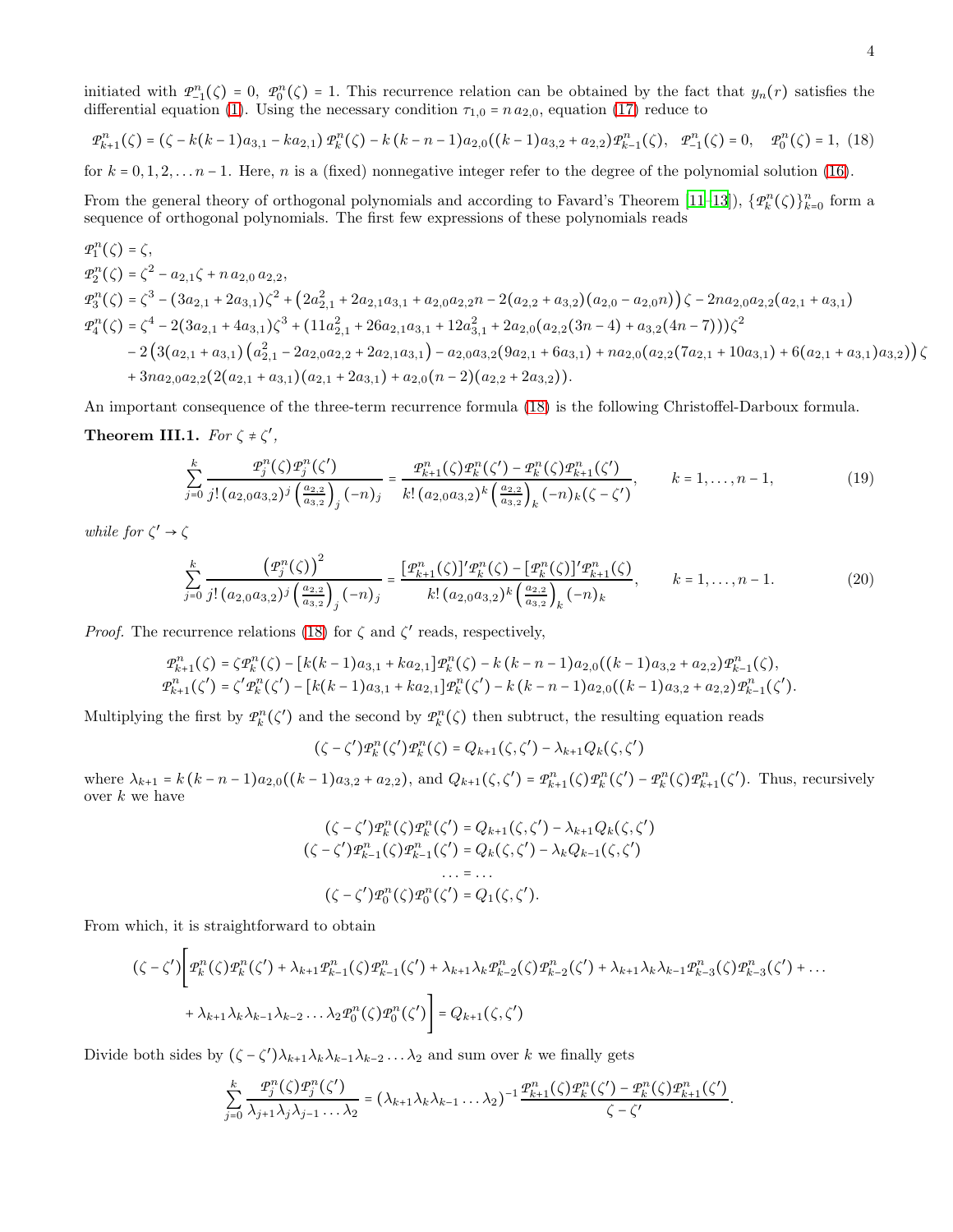Formula [\(17\)](#page-2-2) then follows using

$$
\lambda_{k+1}\lambda_k\lambda_{k-1}\ldots\lambda_2 = \prod_{j=2}^{k+1} \lambda_j = k! (a_{2,0}a_{3,2})^k \left(\frac{a_{2,2}}{a_{3,2}}\right)_k (-n)_k, \qquad k = 1,\ldots,n,
$$

and finally the formula [\(18\)](#page-3-0) follows by evaluating the limit of both sides of [\(17\)](#page-2-2) as  $\zeta' \to \zeta$ .

**Theorem III.2.** The zeros  $\{\zeta_j\}_{j=0}^k$  of the orthogonal polynomial  $\mathcal{P}_{k+1}^n(\zeta), k = 0, \ldots, n-1$  are eigenvalues of the following tridiagonal matrix

$$
\begin{pmatrix}\n\alpha_0 & 1 & & & & & \\
\beta_1 & \alpha_1 & 1 & & & & \\
& \beta_2 & \alpha_2 & 1 & & & \\
& & \ddots & \ddots & \ddots & & \\
& & & \beta_{k-1} & \alpha_{k-1} & 1 \\
& & & & \beta_k & \alpha_k\n\end{pmatrix}
$$
\n(21)

where  $\alpha_j = j(j-1)a_{3,1} + ja_{2,1}$ , for  $j \ge 0$  and  $\beta_j = j(j-n-1)a_{2,0}((j-1)a_{3,2} + a_{2,2})$ , for  $j \ge 1$ .

Proof. We first write the recurrence relation [\(18\)](#page-3-0) as

<span id="page-4-0"></span>
$$
\zeta \mathcal{P}_j^n(\zeta) = \beta_j \mathcal{P}_{j-1}^n(\zeta) + \alpha_j \mathcal{P}_j^n(\zeta) + \mathcal{P}_{j+1}^n(\zeta), \qquad j \ge 0,
$$
\n
$$
(22)
$$

We now take  $j = 0, 1, 2, \ldots k$  to form a system with a matrix form

$$
\begin{pmatrix}\n\zeta \mathcal{P}_0^n(\zeta) \\
\zeta \mathcal{P}_1^n(\zeta) \\
\zeta \mathcal{P}_2^n(\zeta) \\
\vdots \\
\zeta \mathcal{P}_k^n(\zeta)\n\end{pmatrix} = \begin{pmatrix}\n\alpha_0 & 1 & & & & \\
\beta_1 & \alpha_1 & 1 & & & \\
\beta_2 & \alpha_2 & 1 & & & \\
\beta_2 & \alpha_2 & 1 & & & \\
\vdots & \vdots & \ddots & \ddots & \vdots \\
\beta_{k-1} & \alpha_{k-1} & 1 & & \\
\beta_{k-1} & \alpha_{k-1} & 1 & \\
\beta_k & \alpha_k\n\end{pmatrix} \begin{pmatrix}\n\mathcal{P}_0^n(\zeta) \\
\mathcal{P}_1^n(\zeta) \\
\mathcal{P}_2^n(\zeta) \\
\vdots \\
\mathcal{P}_k^n(\zeta)\n\end{pmatrix}
$$
\n(23)

The system at the zeros  $\zeta = \zeta_j$  becomes

$$
\begin{pmatrix}\n\alpha_0 - \zeta_j & 1 & & & \\
\beta_1 & \alpha_1 - \zeta_j & 1 & & \\
& \beta_2 & \alpha_2 - \zeta_j & 1 & \\
& & \ddots & \ddots & \vdots \\
& & & \beta_{k-1} & \alpha_{k-1} - \zeta_j & 1 \\
& & & & \beta_k & \alpha_k - \zeta_j\n\end{pmatrix}\n\begin{pmatrix}\n\mathcal{P}_0^n(\zeta_j) \\
\mathcal{P}_1^n(\zeta_j) \\
\mathcal{P}_2^n(\zeta_j) \\
\vdots \\
\mathcal{P}_k^n(\zeta_j)\n\end{pmatrix} = 0, \quad 0 \le j \le k.
$$
\n(24)

Hence,  $\{\zeta_j\}_{j=0}^k$  are eigenvalues of the tridiagonal matrix [\(19\)](#page-3-1).

B. Factorization Property

Another interesting property of the polynomials  $\{\mathcal{P}_k^n(\zeta)\}_{k=0}^n$ , next to being an orthogonal sequence, is that when the parameter n takes positive integer values the polynomials exhibit a factorization property similar to the Bender-Dunne orthogonal polynomials [\[14,](#page-10-8) [17](#page-10-9), [18](#page-10-10)].

Clearly, The factorization occurs because the third-term in the recursion relation [\(18\)](#page-3-0) vanishes when  $k = n+1$ , so that all subsequent polynomials have a common factor  $\mathcal{P}_{n+1}^n(\zeta)$  called a *critical polynomial*. To illustrate this factorization property, we examine it in the case of  $n = 1$ :

$$
\begin{aligned}\n\mathcal{P}_1^1(\zeta) &= \zeta, \\
\mathcal{P}_2^1(\zeta) &= \zeta^2 - a_{2,1}\zeta + a_{2,0}a_{2,2}, \\
\mathcal{P}_3^1(\zeta) &= \left(\zeta - 2a_{2,1} - 2a_{3,1}\right)\mathcal{P}_2^1(\zeta), \\
\mathcal{P}_4^1(\zeta) &= \left(6a_{2,1}^2 - 3a_{2,0}a_{2,2} + 18a_{2,1}a_{3,1} + 12a_{3,1}^2 - 6a_{2,0}a_{3,2} - 5a_{2,1}\zeta - 8a_{3,1}\zeta + \zeta^2\right)\mathcal{P}_2^1(\zeta).\n\end{aligned}
$$

 $\Box$ 

 $\Box$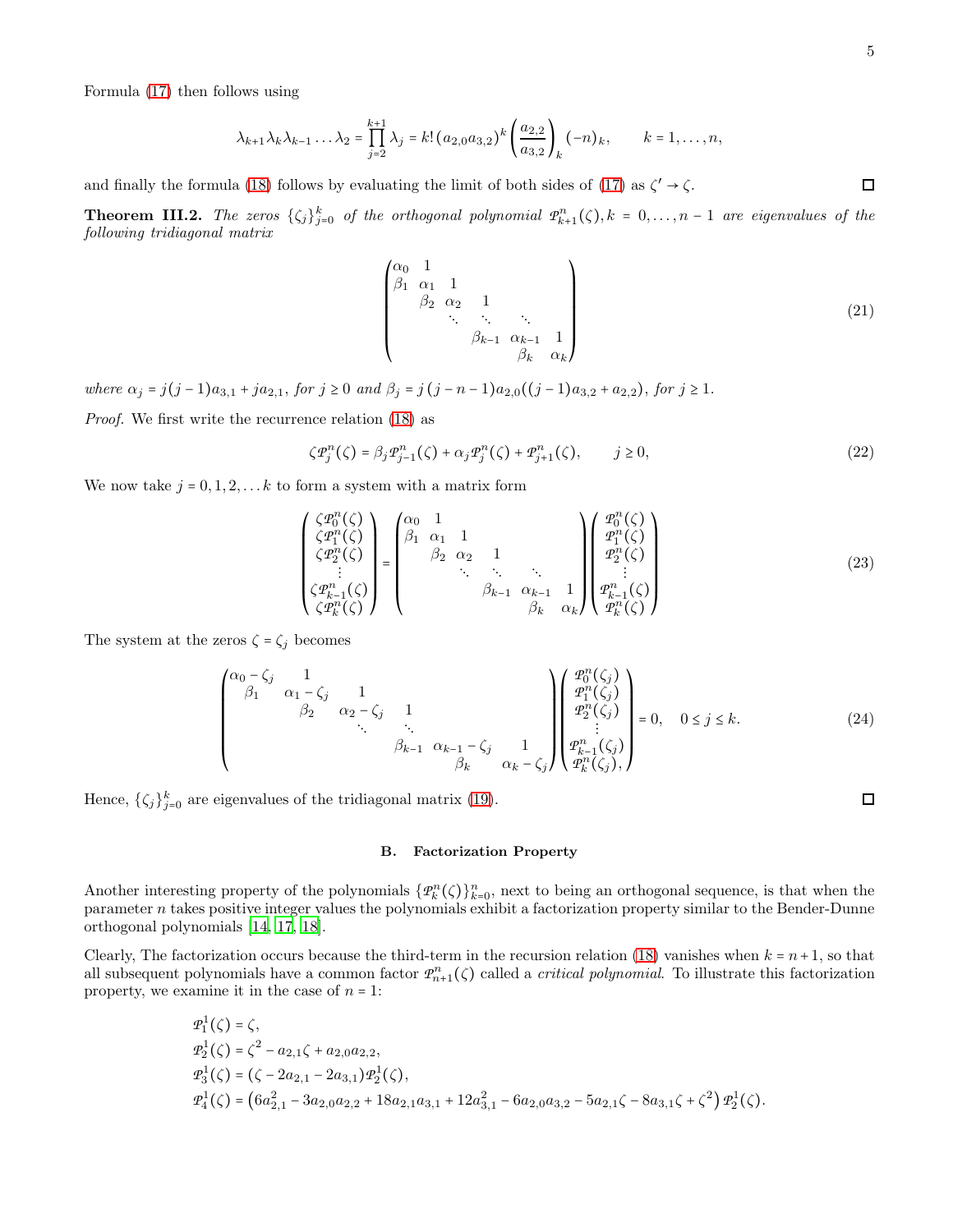Here, the critical polynomial  $P_2^1(\zeta)$  factorize every other polynomial  $P_{k+2}^n(\zeta)$ ,  $k = 1, 2, \ldots$ . As another illustration, we note for  $n = 2$ :

$$
P_1^2(\zeta) = \zeta,
$$
  
\n
$$
P_2^2(\zeta) = \zeta^2 - a_{2,1}\zeta + 2a_{2,0}a_{2,2},
$$
  
\n
$$
P_3^2(\zeta) = -4a_{2,0}a_{2,1}a_{2,2} - 4a_{2,0}a_{2,2}a_{3,1} + (2a_{2,1}^2 + 4a_{2,0}a_{2,2} + 2a_{2,1}a_{3,1} + 2a_{2,0}a_{3,2})\zeta - (3a_{2,1} + 2a_{3,1})\zeta^2 + \zeta^3,
$$
  
\n
$$
P_4^2(\zeta) = (\zeta - 3a_{2,1} - 6a_{3,1})P_3^2(\zeta),
$$
  
\n
$$
P_5^2(\zeta) = (12a_{2,1}^2 - 4a_{2,0}a_{2,2} + 60a_{2,1}a_{3,1} + 72a_{3,1}^2 - 12a_{2,0}a_{3,2} - (7a_{2,1} + 18a_{3,1})\zeta + \zeta^2)P_3^2(\zeta).
$$

with  $P_3^n(\zeta)$  being a critical polynomial factorize every other polynomial  $P_{k+3}^n(\zeta), k = 1, 2, \ldots$  Indeed, all the polynomials  $\mathcal{P}_{k+n+1}^n(\zeta)$ , beyond some critical polynomial  $\mathcal{P}_{n+1}^n(\zeta)$ , factored into the product

<span id="page-5-0"></span>
$$
\mathcal{P}_{k+n+1}^n(\zeta) = \mathcal{Q}_k^n(\zeta)\mathcal{P}_{n+1}^n(\zeta), \qquad k = 0, 1, \dots
$$
\n<sup>(25)</sup>

Interestingly, the quotient polynomials  $\{Q_k^n(\zeta)\}_{k\geq 0}$  form an infinite sequence of orthogonal polynomials. To prove this claim, we substitute [\(25\)](#page-5-0) into [\(18\)](#page-3-0) where we re-index the polynomials to eliminate the common factor  $P_{n+1}^n(\zeta)$ from both sides. The recurrence relation [\(18\)](#page-3-0) then reduces to a three-term recurrence relation for the polynomials  $\{ \mathcal{Q}_k^n(\zeta) \}_{k \geq 0}$  that reads

<span id="page-5-3"></span>
$$
\mathcal{Q}_k^n(\zeta) = (\zeta - (k+n)((k+n-1)a_{3,1} + a_{2,1}))\mathcal{Q}_{k-1}^n(\zeta) - (k-1)(k+n)a_{2,0}((k+n-1)a_{3,2} + a_{2,2})\mathcal{Q}_{k-2}^n(\zeta), \quad k \ge 1, (26)
$$

initiated with  $\mathcal{Q}_{-1}^n(\zeta) = 0$ , and  $\mathcal{Q}_0^n(\zeta) = 1$ . Hence, the quotient polynomials  $\mathcal{Q}_k^n(\zeta)$  also form a new sequence of orthogonal polynomials for each value of n. The first few polynomials of  $\mathcal{Q}_k^n(\zeta)$  can to explicitly evaluate to reads

$$
Q_1^n(\zeta) = \zeta - (n+1)(a_{2,1} + na_{3,1}),
$$
  
\n
$$
Q_2^n(\zeta) = \zeta^2 - (2a_{3,1}(1+n)^2 + a_{2,1}(2n+3))\zeta + (n+2)[(1+n)(a_{2,1} + a_{3,1}n)(a_{2,1} + a_{3,1}n) - a_{2,0}(a_{2,2} + a_{3,2}n + a_{3,2}n)].
$$

The Christoffel-Darboux formula for this sequence of orthogonal polynomials reads

$$
\sum_{j=0}^{k} \frac{\mathcal{Q}_{j}^{n}(\zeta)\mathcal{Q}_{j}^{n}(\zeta')}{j!(n+2)_{j}(a_{2,0}a_{3,2})^{j}} \left(n+1+\frac{a_{2,2}}{a_{3,2}}\right)_{j} = \frac{\mathcal{Q}_{k+1}^{n}(\zeta)\mathcal{Q}_{k}^{n}(\zeta') - \mathcal{Q}_{k}^{n}(\zeta)\mathcal{Q}_{k+1}^{n}(\zeta')}{k!(n+2)_{k}(a_{2,0}a_{3,2})^{k}\left(n+1+\frac{a_{2,2}}{a_{3,2}}\right)_{k}(\zeta-\zeta')},
$$
\n(27)

and as  $\zeta' \rightarrow \zeta',$ 

$$
\sum_{j=0}^{k} \frac{\left(\mathcal{Q}_{j}^{n}(\zeta)\right)^{2}}{j!(n+2)_{j}(a_{2,0}a_{3,2})^{j}\left(n+1+\frac{a_{2,2}}{a_{3,2}}\right)_{j}} = \frac{\left[\mathcal{Q}_{k+1}^{n}(\zeta)\right]'\mathcal{Q}_{k}^{n}(\zeta) - \left[\mathcal{Q}_{k}^{n}(\zeta)\right]'\mathcal{Q}_{k+1}^{n}(\zeta)}{k!(n+2)_{k}(a_{2,0}a_{3,2})^{k}\left(n+1+\frac{a_{2,2}}{a_{3,2}}\right)_{k}}.
$$
\n(28)

#### C. Moments and weight functions

From the general theory of orthogonal polynomials, there exists a certain weight function  $W(\xi)$  normalized as

<span id="page-5-1"></span>
$$
\int_{S} \mathcal{W}(\xi) d\xi = 1,\tag{29}
$$

for which

$$
\int_{\mathcal{S}} \mathcal{P}_k^n(\zeta) \, \mathcal{P}_{k'}^n(\zeta) \, \mathcal{W}(\zeta) \, d\zeta = p_k p_{k'} \delta_{kk'}, \qquad k, k' = 0, 1, \dots, n,
$$
\n
$$
(30)
$$

where *S* is the support of the measure  $W(\zeta) d\zeta$  on the real line and  $\delta_{kk'}$  is Kronecker's symbol.

<span id="page-5-2"></span>**Theorem III.3.** For the monic orthogonal polynomials  $\{P_k^n(\zeta)\}_{k=0}^n$ 

$$
\int_{\mathcal{S}} \zeta^j \varPsi_k^n(\zeta) \, \mathcal{W}(\zeta) \, d\zeta = p_k^2 \, \delta_{kj}, \qquad \forall j \le k. \tag{31}
$$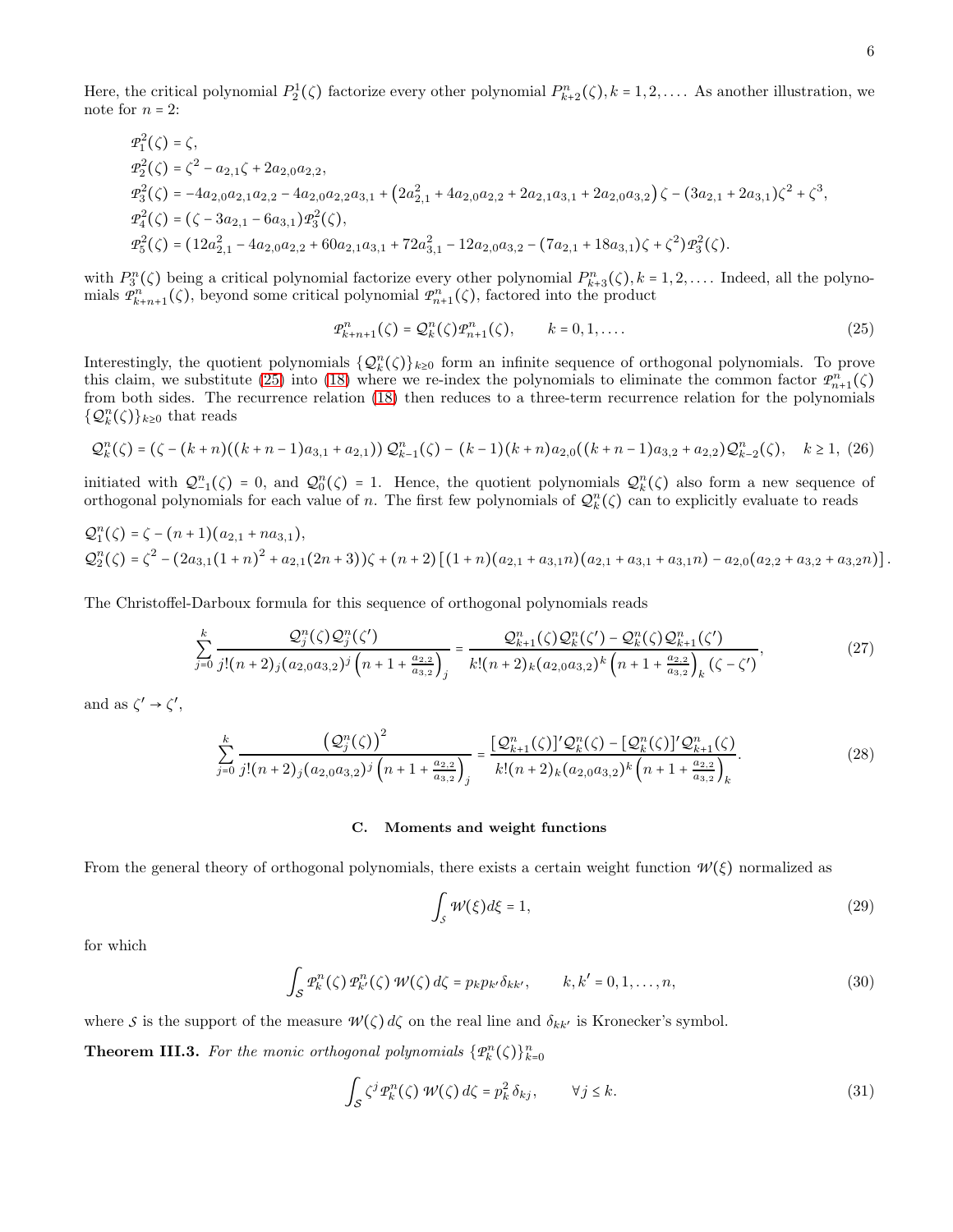*Proof.* By writing  $p_{k'}^n(\zeta) = \sum_{j=0}^{k'} \alpha_{k' ; j} \zeta^j$ , where  $\alpha_{k'; k'} = 1$ , equation [\(22\)](#page-4-0) yields

<span id="page-6-0"></span>
$$
\sum_{j=0}^{k'} \alpha_{k';j} \int_{\mathcal{S}} \zeta^j \mathcal{P}_k^n(\zeta) \, \mathcal{W}(\zeta) \, d\zeta = p_k p_{k'} \delta_{kk'}, \qquad k, k' = 0, 1, \dots, n, \qquad a_{k';k'} = 1. \tag{32}
$$

For  $k' = 0, 1, \ldots, n$ , equation [\(32\)](#page-6-0) generate a linear system that reduce to

$$
\begin{pmatrix}\n\int_{\mathcal{S}} \mathcal{P}_{k}^{n}(\zeta) \mathcal{W}(\zeta) d\zeta \\
\int_{\mathcal{S}} \zeta \mathcal{P}_{k}^{n}(\zeta) \mathcal{W}(\zeta) d\zeta \\
\int_{\mathcal{S}} \zeta^{2} \mathcal{P}_{k}^{n}(\zeta) \mathcal{W}(\zeta) d\zeta \\
\int_{\mathcal{S}} \zeta^{3} \mathcal{P}_{k}^{n}(\zeta) \mathcal{W}(\zeta) d\zeta \\
\vdots & \vdots & \vdots & \vdots \\
\int_{\mathcal{S}} \zeta^{k'} \mathcal{P}_{k}^{n}(\zeta) \mathcal{W}(\zeta) d\zeta\n\end{pmatrix} = p^{k} \begin{pmatrix}\n1 & 0 & 0 & 0 & \dots & 0 \\
\alpha_{1,0}^{n} & 1 & 0 & 0 & \dots & 0 \\
\alpha_{2,0}^{n} & \alpha_{2,1}^{n} & 1 & 0 & \dots & 0 \\
\alpha_{3,0}^{n} & \alpha_{3,1}^{n} & \alpha_{3,2}^{n} & 1 & \dots & 0 \\
\alpha_{4,0}^{n} & \alpha_{4,1}^{n} & \alpha_{4,2}^{n} & \alpha_{4,3}^{n} & \dots & 0 \\
\vdots & \vdots & \vdots & \vdots & \vdots & \vdots \\
\alpha_{k';0}^{n} & \alpha_{k';1}^{n} & \alpha_{k';2}^{n} & \alpha_{k';3}^{n} & \dots & 1\n\end{pmatrix}_{(k'+1)\times(k'+1)} \begin{pmatrix}\np_{0}\delta_{k0} \\
p_{1}\delta_{k1} \\
p_{2}\delta_{k2} \\
\vdots \\
p_{k'}\delta_{kk'}\n\end{pmatrix}_{(k'+1)\times 1}
$$
\n(33)

The inverse of the lower triangular matrix is again lower triangular matrix with ones on the main diagonal. This argument concludes our assertion [\(27\)](#page-5-1). .  $\Box$ 

From Theorem [III.3,](#page-5-2) we also conclude that

$$
\int_{\mathcal{S}} \mathcal{W}(\zeta) d\zeta = 1, \quad \int_{\mathcal{S}} \mathcal{P}_k^n(\zeta) \mathcal{W}(\zeta) d\zeta = 0 \quad (k \ge 1), \qquad \int_{\mathcal{S}} \mathcal{P}_j^n(\zeta) \mathcal{P}_k^n(\zeta) \mathcal{W}(\zeta) d\zeta = 0, \quad (0 \le j < k \le n). \tag{34}
$$

<span id="page-6-1"></span>**Theorem III.4.** The norms of all polynomials  $\mathcal{P}_k^n(\xi)$  with  $k \geq n+1$  vanish.

*Proof.* The norms  $p_k$  can be evaluated using the recurrence relations [\(18\)](#page-3-0) after multiplying throughout by  $\zeta^{k-1}W(\zeta)$ and taking integral over  $\zeta$ , we obtain, because of Theorem [III.3,](#page-5-2) a simple two-term recursion relation for the squared norm

$$
\mathcal{G}_k = k (k-1-n) a_{2,0} ((k-1) a_{3,2} + a_{2,2}) \mathcal{G}_{k-1},
$$

with a solution given by

$$
\mathcal{G}_k = |q_k|^2 = k! \left( a_{2,0} a_{3,2} \right)^k \left( -n \right)_k \left( \frac{a_{2,2}}{a_{3,2}} \right)_k, \tag{35}
$$

which is equal to zero for  $k = n + 1, n + 2, \ldots$ .

As a result of Theorem [III.4,](#page-6-1) we note

$$
\int_{\mathcal{S}} \left[ \mathcal{P}_k^n(\zeta) \right]^2 \, \mathcal{W}(\zeta) \, d\zeta = k! \left( a_{2,0} a_{3,2} \right)^k (-n)_k \left( \frac{a_{2,2}}{a_{3,2}} \right)_k, \quad 0 \le k \le n,
$$
\n(36)

$$
\int_{\mathcal{S}} \zeta \, \mathcal{P}_k^n(\zeta) \, \mathcal{P}_{k-1}^n(\zeta) \, \mathcal{W}(\zeta) \, d\zeta = k! \left( a_{2,0} a_{3,2} \right)^k (-n)_k \left( \frac{a_{2,2}}{a_{3,2}} \right)_k, \qquad k = 1,2,\ldots,\tag{37}
$$

$$
\int_{\mathcal{S}} \zeta \left[ \mathcal{P}_k^n(\zeta) \right]^2 \mathcal{W}(\zeta) d\zeta = k((k-1)a_{3,1} + a_{2,1})k! \left( a_{2,0}a_{3,2} \right)^k (-n)_k \left( \frac{a_{2,2}}{a_{3,2}} \right)_k, \qquad k = 0, 1, 2, \dots \tag{38}
$$

Although we don't have a general formula for evaluating the moments

$$
\mu_k = \int_{\mathcal{S}} \zeta^k W(\zeta) d\zeta, \quad k = 0, 1, \dots, n,
$$
\n(39)

 $\Box$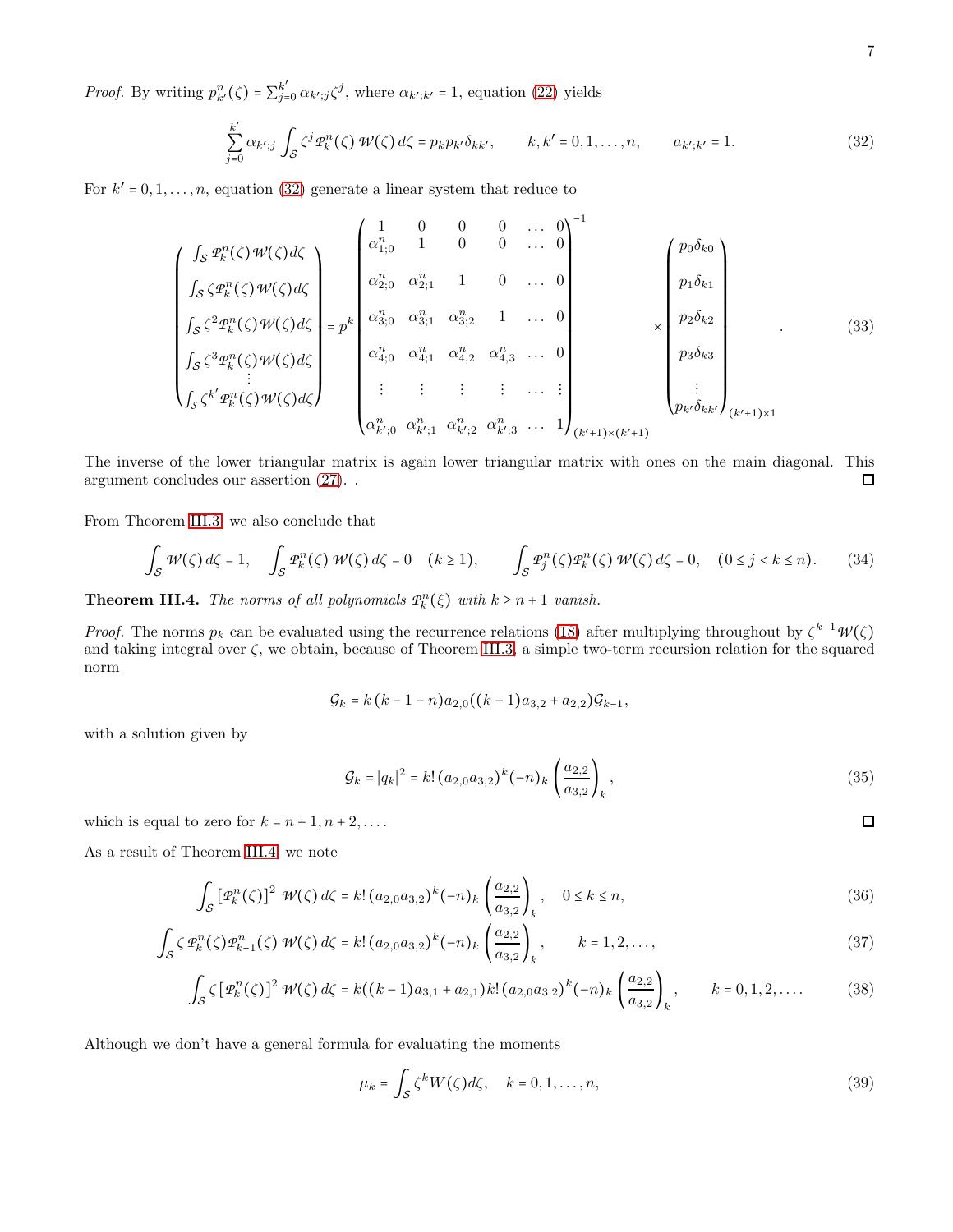$$
\int_{\mathcal{S}} W(\zeta) d\zeta = 1, \quad \int_{\mathcal{S}} \zeta W(\zeta) d\zeta = 0, \quad \int_{\mathcal{S}} \zeta^2 W(\zeta) d\zeta = p_1^2 = -n a_{2,0} a_{2,2}, \quad a_{2,0} a_{2,2} < 0,\tag{40}
$$

and for all  $k \geq 2$ ,

$$
\int_{\mathcal{S}} \zeta \mathcal{P}_k^n(\zeta) W(\zeta) d\zeta = 0. \tag{41}
$$

For example,

$$
\int_{\mathcal{S}} \zeta^3 W(\zeta) d\zeta = a_{2,1} p_1^2, \qquad \int_{\mathcal{S}} \zeta^4 W(\zeta) d\zeta = p_2^2 + (a_{2,1} - n a_{2,0} a_{2,2}) p_1^2, \quad \text{and so forth.} \tag{42}
$$

**Theorem III.5.** The norms of all polynomials  $Q_k^n(\xi)$  reads

<span id="page-7-0"></span>
$$
\mathcal{G}_k^{\mathcal{Q}} = k! \left( n + 2 \right)_{k} \left( a_{2,0} a_{3,2} \right)^k \left( n + 1 + \frac{a_{2,2}}{a_{3,2}} \right)_k. \tag{43}
$$

*Proof.* The proof follows by multiplying the recurrence relation [\(26\)](#page-5-3) by  $\zeta^{k-2}W(\zeta)$  and integrate over  $\zeta$ . This procedure implies the two-term recurrence relation

$$
\mathcal{G}_k^{\mathcal{Q}} = k(k+n+1)a_{2,0}((k+n)a_{3,2}+a_{2,2})\mathcal{G}_{k-1}^{\mathcal{Q}}, \qquad k \ge 1
$$
\n(44)

where  $\mathcal{G}_k^{\mathcal{Q}} = \int_{\mathcal{S}} |\mathcal{Q}_k^n(\zeta)|^2 W(z) dz = \int_{\mathcal{S}} \zeta^k Q_k^n(\zeta) d\zeta$ , with a solution given [\(43\)](#page-7-0).

# IV. EXAMPLE: HYPERBOLIC POTENTIALS

Recently, Downing [\[15](#page-10-4)] studied a class of potentials characterized by two physical parameters  $V_0$  and d shaping the potential depth and width respectively

$$
V(x) = -V_0 \frac{\sinh^4(x/d)}{\cosh^6(x/d)}, \quad -\infty < x < \infty. \tag{45}
$$

In this section, we consider first a more general class of potentials given by [\[16\]](#page-10-11)

$$
V(x) = -V_0 \frac{\sinh^p(x/d)}{\cosh^q(x/d)}, \quad -\infty < x < \infty, \quad V_0 > 0, \quad p \ge 0, \quad q > p. \tag{46}
$$

The condition  $p \ge 0$  required to avoid a singularity at  $x = 0$  and he condition  $p < q$  is to ensure the existence of a bound-below potential support the presence of at least one bound state. Indeed, it is well known [\[19\]](#page-10-12): Given a non-positive potential  $V \leq 0$  with

$$
\int_{-\infty}^{\infty} V(x)dx < 0,\tag{47}
$$

then there exists a bound state (independent of the potential depth and range) with energy  $E < 0$  for the Hamiltonian  $H = -\frac{\hbar^2}{2m} \frac{d^2}{dx^2} + V(x)$ . For the potential [\(46\)](#page-7-1), it is not difficult to prove that

$$
\int_{-\infty}^{\infty} V(x)dx = -\frac{\left(1 + (-1)^p\right)V_0 \Gamma\left(\frac{1+p}{2}\right) \Gamma\left(\frac{1}{2}(q-p)\right)}{2\Gamma\left(\frac{1+q}{2}\right)} < 0, \quad p \ge 0, \quad p < q.
$$

The stationary one-dimensional Schrödinger equation for a nonrelativistic particle of mass m and energy  $E$  in a hyperbolic potential  $V(x)$  written as follows

$$
-\frac{\hbar^2}{2m}\frac{d^2}{dx^2}\psi(x) - V_0 \frac{\sinh^p(x/d)}{\cosh^q(x/d)}\psi(x) = E\psi(x), \quad V_0 > 0, \quad -\infty < x < \infty.
$$
 (48)

<span id="page-7-1"></span> $\Box$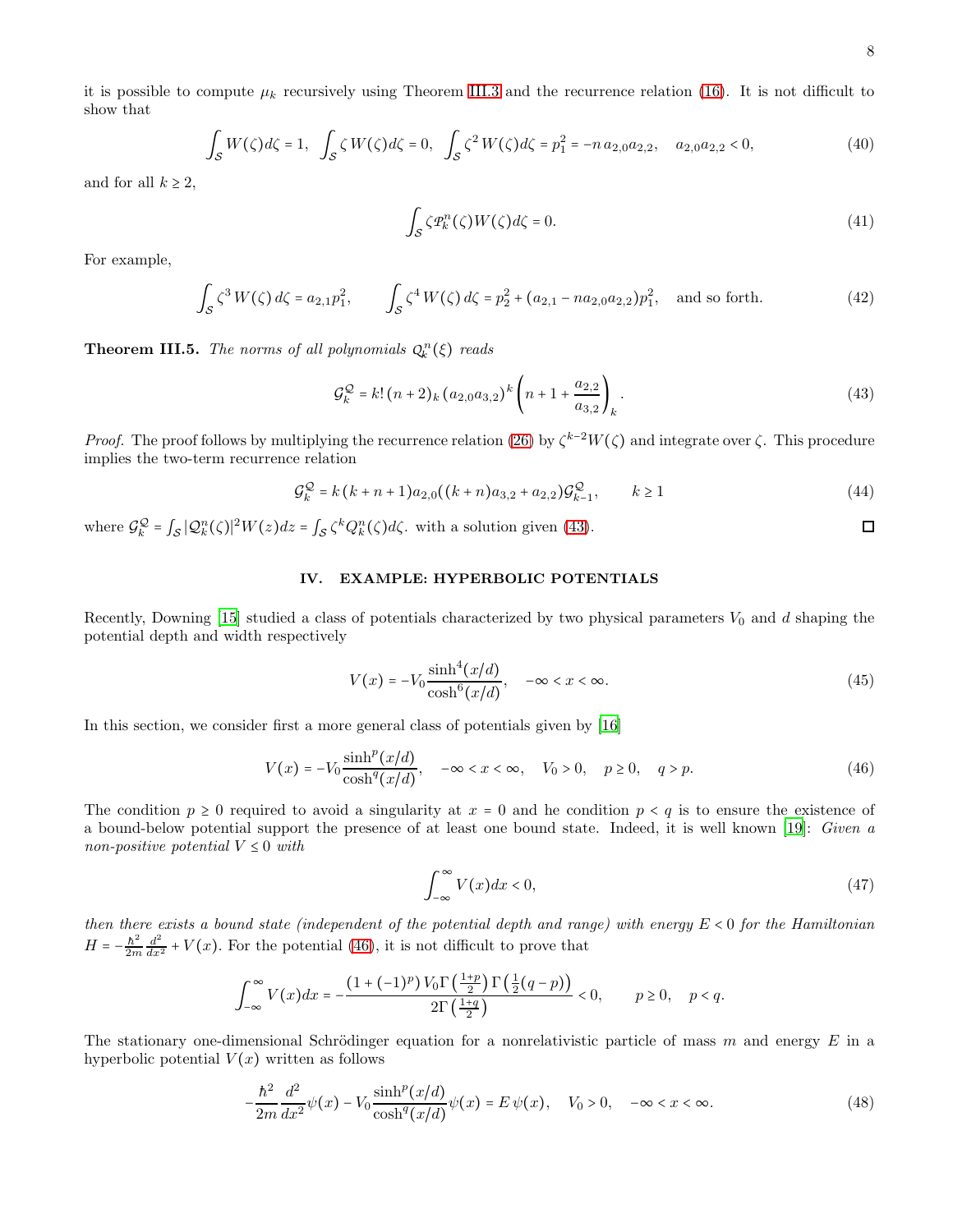can be written using the substitution  $z = x/d$  as

<span id="page-8-1"></span><span id="page-8-0"></span>
$$
-\frac{d^2}{dx^2}\psi(z) - d^2U_0 \frac{\sinh^p(z)}{\cosh^q(z)}\psi(z) = \varepsilon d^2 \psi(z), \quad -\infty < z < \infty.
$$
 (49)

where  $U_0 = 2mV_0/\hbar^2$  and  $\varepsilon = 2mE/\hbar^2$ . Upon making the change of variable  $\eta = 1/\cosh^2(z)$  such that the domain  $-\infty < z < \infty$  maps to  $0 < \eta < 1$ , equation [\(49\)](#page-8-0) yields

$$
4\eta^2(1-\eta)\frac{d^2\psi(\eta)}{d\eta^2} + \left[4\eta - 6\eta^2\right]\frac{d\psi(\eta)}{d\eta} + \left(\varepsilon d^2 + d^2U_0\eta^{(q-p)/2}(1-\eta)^{p/2}\right)\psi(\eta) = 0, \qquad 0 < \eta < 1, \quad p \ge 0, \quad q > p. \tag{50}
$$

It is straightforward to verify that  $\eta = 0$  is a regular singular point with exponents  $\{\pm d\sqrt{-\epsilon}/2\}$  where  $\epsilon < 0$  and the singular point  $\eta = 1$  is also a regular singular point with exponents  $s = \{0, 1/2\}$  utilizing the symmetric and antisymmetric solutions [\[15\]](#page-10-4), respectively. From the classical theory of ordinary differential equation, we know that if  $\eta = \infty$  is a regular singular point as well, then the differential equation [\(50\)](#page-8-1) is a hypergeometric-type equation with exact solutions expressed in terms of the Gauss hypergeometric function  ${}_2F_1$ . This claim can be be easily verified in the case of  $p = 0$  and  $q = 2$  where the differential equation [\(50\)](#page-8-1) turn to be Fuchsian with the three regular singular points at  $\eta = 0, 1$ , and  $\infty$ .

The point  $\eta = \infty$  is an irregular singular point only if  $p > 2$  and  $q > p$ . A reason for  $V(x) = -V_0 \sinh^4(\eta) / \cosh^6(\eta)$  to be a quasi-exactly solvable potential that will be our focus because of the recent interest. In this case, equation [\(50\)](#page-8-1) reads

$$
\eta^{2} (1 - \eta) \psi''(\eta) + \eta \left[ 1 - \frac{3}{2} \eta \right] \psi'(\eta) + \frac{1}{4} \left( \varepsilon d^{2} + U_{0} d^{2} \eta (1 - \eta)^{2} \right) \psi(\eta) = 0.
$$
\n(51)

Because of the asymptotic behavior at the singular points, the exact solutions takes the form

$$
\psi(\eta) = \eta^{\beta/2} (1 - \eta)^s e^{-\alpha \eta/2} f(\eta), \qquad \beta, \ \alpha > 0, \ s = 0, 1/2, \qquad 0 < \eta < 1,\tag{52}
$$

we obtain, for the function  $f(\eta)$ , the following differential equation

$$
f''(\eta) + \left[\frac{1+4s}{2(\eta-1)} + \frac{1+\beta}{\eta} - \alpha\right]f'(\eta) + \left[\frac{-\alpha+\beta+\beta^2+4s - 4\alpha s + 4\beta s}{4(\eta-1)} + \frac{-2\alpha-\beta-2\alpha\beta-\beta^2-4s - 4\beta s + \alpha^2}{4\eta}\right]f(\eta) = 0
$$
\n(53)

where  $s = 0, 1/2, \beta = d\sqrt{-\varepsilon}$  and  $\alpha = d\sqrt{U_0}$ . Equation [\(53\)](#page-8-2) can be written as

$$
4\eta(\eta - 1)f''(\eta) + \left[ -4\alpha\eta^2 + (6 + 4\alpha + 4\beta + 8s)\eta - 4(1 + \beta) \right] f'(\eta) + \left[ (\alpha(\alpha - 2\beta - 4s - 3)\eta - \alpha^2 + 2\alpha(1 + \beta) + (1 + \beta)(\beta + 4s) \right] f(\eta) = 0
$$
(54)

Using Theorem [II.1,](#page-2-0) the necessary condition for the differential equation [\(54\)](#page-8-3) to admit the polynomial solutions is

<span id="page-8-3"></span><span id="page-8-2"></span>
$$
\alpha - 2\beta = 4n + 4s + 3
$$

that implies the following eigenvalue spectra:

$$
\varepsilon_n = -\frac{\left(4n + 4s + 3 - d\sqrt{U_0}\right)^2}{4d^2}, \qquad d^2 U_0 > (4n + 4s + 3)^2. \tag{55}
$$

Again using Theorem [II.1,](#page-2-0) the sufficient condition follows by the determinant

$$
\begin{vmatrix}\n\mu_0 & \delta_1 & 0 & 0 & 0 & \dots & 0 & 0 & 0 \\
\gamma_1 & \mu_1 & \delta_2 & 0 & 0 & \dots & 0 & 0 & 0 \\
0 & \gamma_2 & \mu_2 & \delta_3 & 0 & \dots & 0 & 0 & 0 \\
0 & 0 & \gamma_3 & \mu_3 & \delta_4 & \dots & 0 & 0 & 0 \\
\vdots & \vdots & \vdots & \ddots & \ddots & \ddots & \vdots & \vdots & \vdots \\
0 & 0 & 0 & 0 & 0 & \dots & \gamma_{n-1} & \mu_{n-1} & \delta_n \\
0 & 0 & 0 & 0 & 0 & \dots & 0 & \gamma_n & \mu_n\n\end{vmatrix} = 0,
$$
\n(56)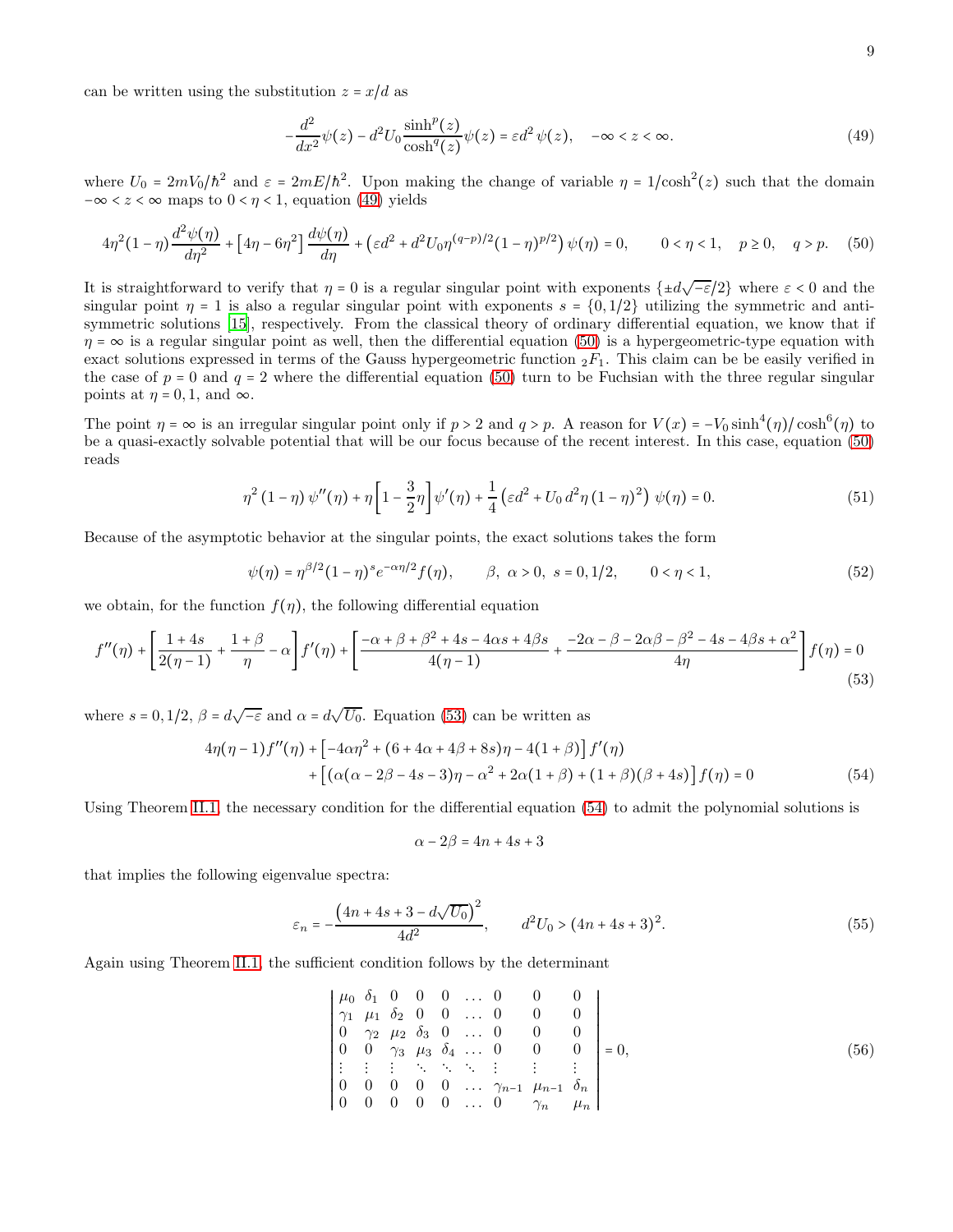where

$$
\mu_j = -\alpha^2 + 2\alpha(2j + \beta + 1) + (2j + \beta + 1)(2j + \beta + 4s), \qquad \gamma_j = 4\alpha(1 - j + n), \qquad \delta_j = -4j(\beta + j).
$$

The exact solutions are given explicitly by the equation

$$
\psi_n(\eta) = \eta^{d\sqrt{-\varepsilon_n}} (1 - \eta)^s e^{-d\sqrt{U_0}\eta/2} \sum_{k=0}^n \frac{\mathcal{P}_k^n(\zeta)}{k! (1 + \beta)_k} \left(-\frac{\eta}{4}\right)^k, \quad n = 0, 1, 2, \dots, \tag{57}
$$

where the coefficients  $\mathcal{P}_k^n(\zeta)$ , with  $\zeta \equiv \tau_{1,1} = (1 + d\sqrt{-\varepsilon_n}) (d\sqrt{-\varepsilon_n} + 4s) + 2d(1 + d\sqrt{-\varepsilon_n}) \sqrt{U_0} - d^2U_0$  are evaluated using the following three-term recurrence relation

$$
\mathcal{P}_{k+1}^{n}(\zeta) = (\zeta - 2k(1 + 2\alpha + 2\beta + 2k + 4s)) \mathcal{P}_{k}^{n}(\zeta) - 16k(k - n - 1)\alpha(\beta + k)\mathcal{P}_{k-1}^{n}(\zeta), \quad \mathcal{P}_{-1}^{n}(\zeta) = 0, \quad \mathcal{P}_{0}^{n}(\zeta) = 1,\tag{58}
$$

with the square norm given by

$$
\int_{\mathcal{S}} \left[ \mathcal{P}_k^n(\zeta) \right]^2 \, \mathcal{W}(\zeta) \, d\zeta = 2^{4k} k! \, \alpha^k (-n)_k \, \left( 1 + \beta \right)_k, \quad 0 \le k \le n. \tag{59}
$$

The first few solutions are:

• For  $n = 0$ , we have

$$
\varepsilon_0 = -\frac{\left(4s + 3 - d\sqrt{U_0}\right)^2}{4d^2}, \qquad f_0(\eta) = 1,\tag{60}
$$

subject to the root finding of the equation

$$
7d^{2}U_{0} - 12d\sqrt{U_{0}} - 3(4s + 1)(4s + 5) = 0.
$$
 where  $U_{0} > (4s + 3)^{2}/d^{2}.$  (61)

The critical polynomial reads

$$
\mathcal{P}_1^0(\alpha, \beta; s) = -\alpha^2 + 2\alpha(1+\beta) + (1+\beta)(\beta + 4s).
$$

• For  $n = 1$ , we have

$$
\varepsilon_1 = -\frac{\left(4s + 7 - d\sqrt{U_0}\right)^2}{4d^2}, \qquad f_1(\eta) = 1 - \left(\frac{\alpha^2 - 2\alpha(1+\beta) - (1+\beta)(\beta+4s)}{4(1+\beta)}\right)\eta.
$$
(62)

subject to the root finding of the equation

$$
\alpha^4 - 4(2+\beta)\alpha^3 + 2(3+5\beta+\beta^2 - 4(2+\beta)s)\alpha^2 + 4(1+\beta)(3+4\beta+\beta^2+4n+4(3+\beta)s)\alpha
$$
  
+ 
$$
(1+\beta)(3+\beta)(\beta+4s)(2+\beta+4s) = 0
$$
 (63)

where  $\alpha = d\sqrt{U_0}$ ,  $\beta = (7 + 4s - d\sqrt{U_0})/2$  and  $d^2U_0 > (7 + 4s)^2$ . The critical polynomial in this case reads  $P_2^1(\alpha,\beta;s) = 16\alpha(1+\beta) + (-\alpha^2 + 2\alpha(1+\beta) + (1+\beta)(\beta+4s))(-\alpha^2 + 2\alpha(1+\beta) + (1+\beta)(\beta+4s) - 2(3+2\alpha+2\beta+4s)).$ 

• For  $n = 2$ , we have

$$
\varepsilon_2 = -\frac{\left(4s + 11 - d\sqrt{U_0}\right)^2}{4d^2},
$$
\n
$$
f_2(\eta) = 1 - \frac{\alpha^2 - 2\alpha(1+\beta) - (1+\beta)(\beta+4s)}{4(1+\beta)}\eta
$$
\n
$$
+ \frac{32\alpha(1+\beta) - (6+\alpha^2+2\alpha(1-\beta)+4s+\beta(3-\beta-4s))(-\alpha^2+2\alpha(1+\beta)+(1+\beta)(\beta+4s))}{32(1+\beta)(2+\beta)}\eta^2,
$$
\n(64)

subject to the the root finding of the equation

$$
32\alpha(2+\beta)(-\alpha^2+2\alpha(1+\beta)+(1+\beta)(\beta+4s))+(\alpha^2+2\alpha(5+\beta)+(5+\beta)(4+\beta+4s))(32\alpha(1+\beta)+(-\alpha^2+2\alpha(1+\beta)+(1+\beta)(\beta+4s))\times(-\alpha^2+2\alpha(3+\beta)+(3+\beta)(2+\beta+4s)))=0
$$
(65)

where  $\alpha = d\sqrt{U_0}$ ,  $\beta = (11 + 4s - d\sqrt{U_0})/2$  and  $d^2U_0 > (11 + 4s)^2$ . The critical polynomial reads in this case as  $P_3^2(\alpha, \beta; s) = 32\alpha(1+\beta)(-\alpha^2 + 2\alpha(1+\beta) + (1+\beta)(\beta+4s) - 4(5+2\alpha+2\beta+4s))$ 

+ 
$$
(2\alpha(1+\beta) - \alpha^2 + (1+\beta)(\beta+4s))(32\alpha(2+\beta) + (-\alpha^2 + 2\alpha(1+\beta) + (1+\beta)(\beta+4s) - 2(3+2\alpha+2\beta+4s))
$$
  
×  $(-\alpha^2 + 2\alpha(1+\beta) + (1+\beta)(\beta+4s) - 4(5+2\alpha+2\beta+4s)))$